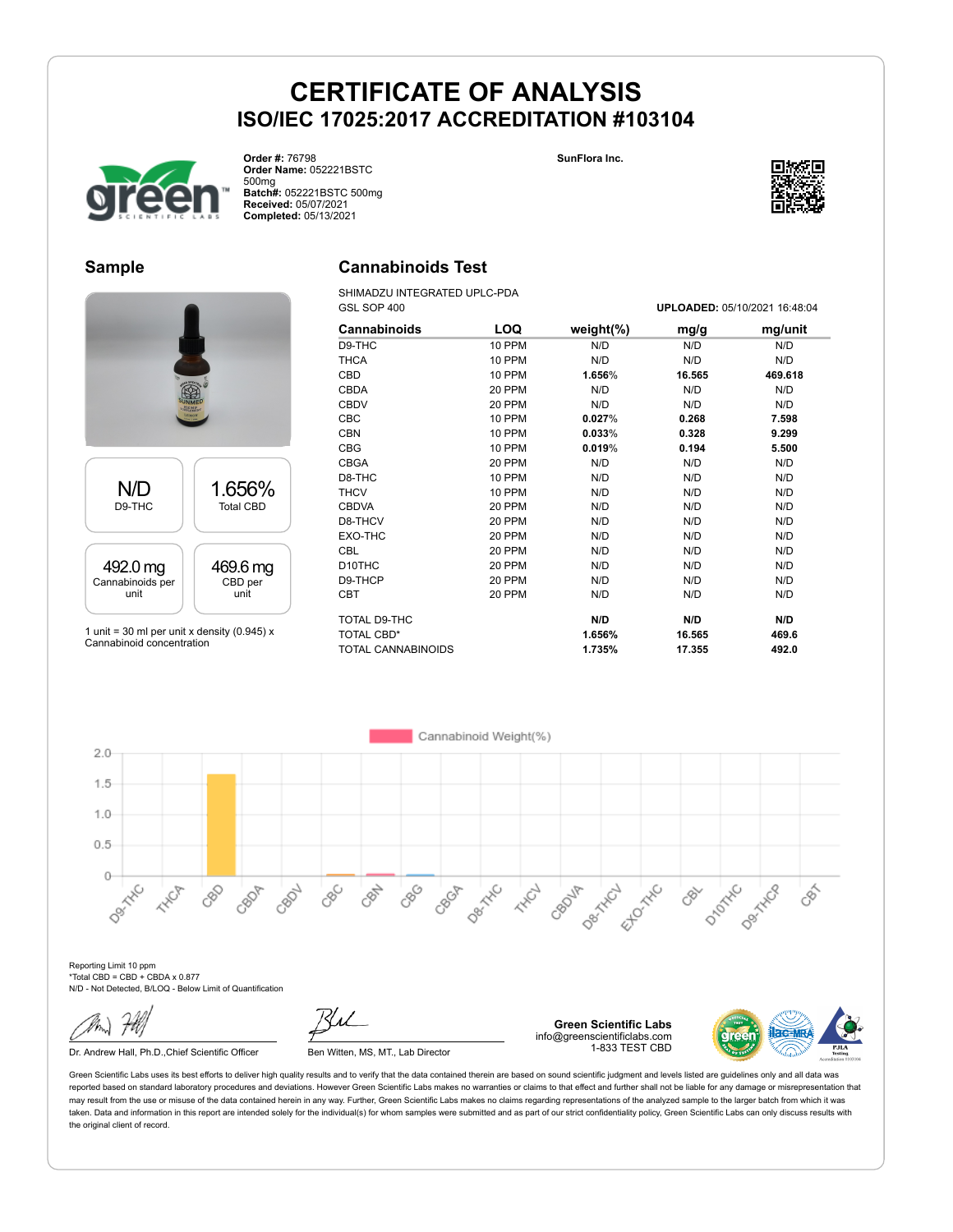GSL SOP 404

**Prepared:** 05/09/2021 14:36:20 **Uploaded:** 05/11/2021 07:23:24



**Order #:** 76798 **Order Name:** 052221BSTC 500mg **Batch#:** 052221BSTC 500mg **Received:** 05/07/2021 **Completed:** 05/13/2021

#### **SunFlora Inc.**



## **TERPENES: TOTAL (0.074%)**

Headspace GCMS - Shimadzu GCMS QP2020 with HS20

| Terpene                    | Results (%)  | $\textsf{LOQ}$ (%) $\textsf{LOD}$ (%) |        |
|----------------------------|--------------|---------------------------------------|--------|
| 3-CARENE                   | 0.004%       | 0.003%                                | 0.001% |
| ALPHA-BISABOLOL            | <b>B/LOQ</b> | 0.003%                                | 0.001% |
| ALPHA-PINENE               | 0.011%       | 0.003%                                | 0.001% |
| ALPHA-TERPINENE            | <b>B/LOQ</b> | 0.003%                                | 0.001% |
| <b>BETA-MYRCENE</b>        | <b>B/LOQ</b> | 0.003%                                | 0.001% |
| <b>BETA-PINENE</b>         | 0.007%       | 0.003%                                | 0.001% |
| <b>CAMPHENE</b>            | <b>B/LOQ</b> | 0.003%                                | 0.001% |
| CARYOPHYLLENE              | 0.014%       | 0.003%                                | 0.001% |
| <b>CARYOPHYLLENE OXIDE</b> | <b>B/LOQ</b> | 0.003%                                | 0.001% |
| CIS-BETA-OCIMENE           | <b>B/LOQ</b> | 0.003%                                | 0.001% |
| <b>CIS-NEROLIDOL</b>       | <b>B/LOQ</b> | 0.003%                                | 0.001% |
| <b>EUCALYPTOL</b>          | <b>B/LOQ</b> | 0.003%                                | 0.001% |
| <b>GAMMA-TERPINENE</b>     | 0.006%       | 0.003%                                | 0.001% |
| <b>GERANIOL</b>            | <b>B/LOQ</b> | 0.003%                                | 0.001% |
| <b>GUAIOL</b>              | <b>B/LOQ</b> | 0.003%                                | 0.001% |
| <b>HUMULENE</b>            | 0.006%       | 0.003%                                | 0.001% |
| <b>ISOPULEGOL</b>          | <b>B/LOQ</b> | 0.003%                                | 0.001% |
| <b>LIMONENE</b>            | 0.023%       | 0.003%                                | 0.001% |
| <b>LINALOOL</b>            | <b>B/LOQ</b> | 0.003%                                | 0.001% |

| <b>Terpene</b>     | Results (%) LOQ (%) LOD (%) |        |        |
|--------------------|-----------------------------|--------|--------|
| P-CYMENE           | 0.003%                      | 0.003% | 0.001% |
| <b>TERPINOLENE</b> | B/LOQ                       | 0.003% | 0.001% |
| TRANS-BETA-OCIMENE | B/LOQ                       | 0.003% | 0.001% |
| TRANS-NEROLIDOL    | B/LOQ                       | 0.003% | 0.001% |

### **Top Terpenes Results:**



Dr. Andrew Hall, Ph.D., Chief Scientific Officer Ben Witten, MS, MT., Lab Director

**Green Scientific Labs** info@greenscientificlabs.com 1-833 TEST CBD

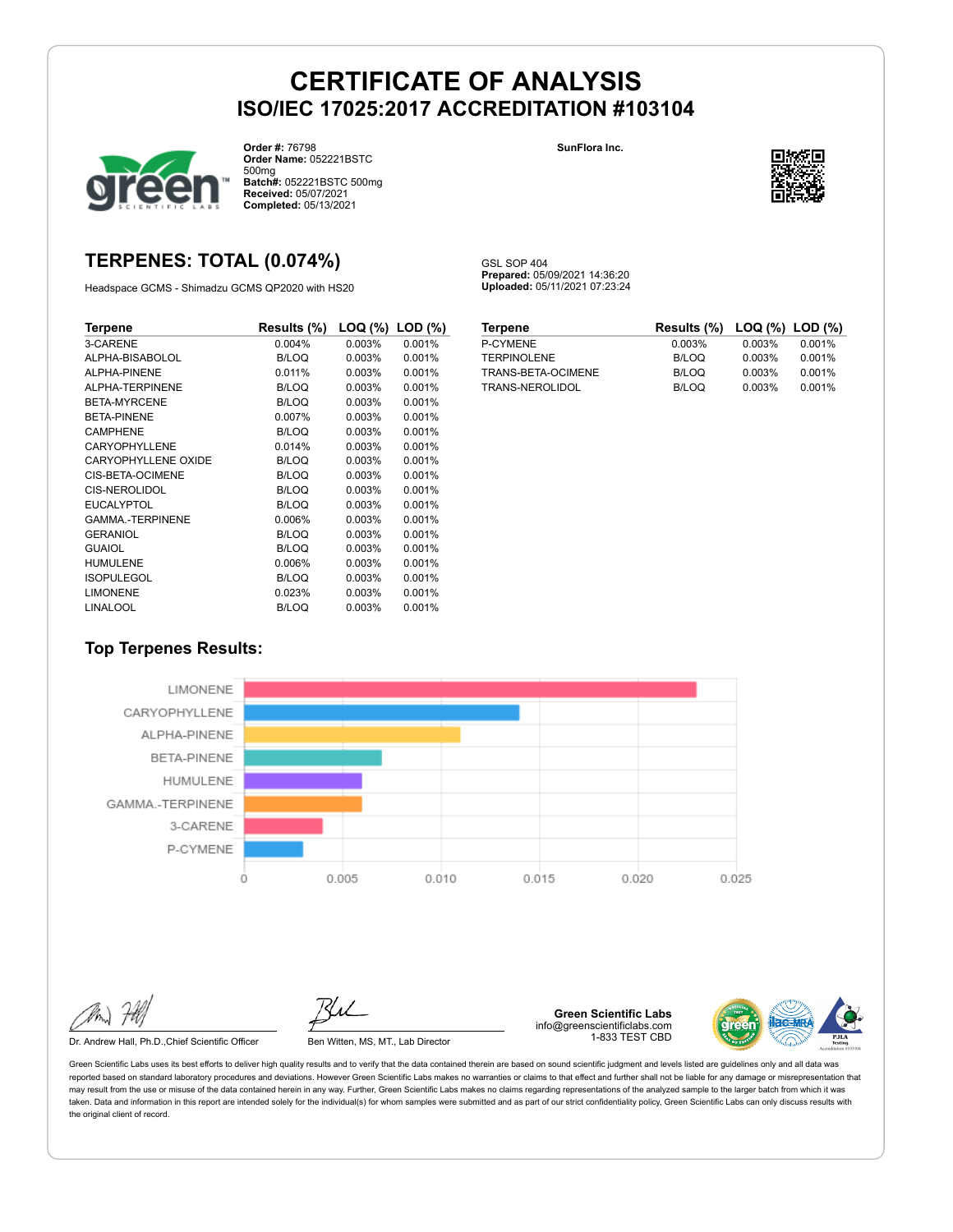

**Order #:** 76798 **Order Name:** 052221BSTC 500mg **Batch#:** 052221BSTC 500mg **Received:** 05/07/2021 **Completed:** 05/13/2021

**SunFlora Inc.**

**Pesticide Action Level**



## **PESTICIDE ANALYSIS:**

GSL SOP 401 **PREPARED:** 05/10/2021 17:50:02 **UPLOADED:** 05/13/2021 12:35:06

GCMS-MS - Shimadzu GCMS-TQ8040

**Pesticide Action Level (ppm) Results (ppm) LOQ (ppm) LOD (ppm)** CAPTAN 3.000 N/D 0.003 0.001 CHLORDANE 0.100 N/D 0.003 0.001 CHLORFENAPYR 0.100 N/D 0.003 0.001 COUMAPHOS 0.100 N/D 0.003 0.001

| <b>Pesticide</b>        | <b>Action Level Results LOQ LOD</b> |                         |       |       |
|-------------------------|-------------------------------------|-------------------------|-------|-------|
|                         | (ppm)                               | $(ppm)$ $(ppm)$ $(ppm)$ |       |       |
| <b>CYFLUTHRIN</b>       | 1.000                               | N/D.                    | 0.003 | 0.001 |
| <b>CYPERMETHRIN</b>     | 1.000                               | N/D                     | 0.003 | 0.001 |
| PENTACHLORONITROBENZENE | 0.200                               | N/D                     | 0.003 | 0.001 |

**Results**

**LOQ (ppm)**

**LOD (ppm)**

|  | LCMS-MS - Shimadzu LCMS-8060 |
|--|------------------------------|
|  |                              |

| <b>Pesticide</b>           | <b>Action Level</b> | <b>Results</b> | LOQ   | <b>LOD</b> |
|----------------------------|---------------------|----------------|-------|------------|
|                            | (ppm)               | (ppm)          | (ppm) | (ppm)      |
| <b>ABAMECTIN B1A</b>       | 0.300               | N/D            | 0.005 | 0.001      |
| <b>ACEPHATE</b>            | 3.000               | N/D            | 0.001 | 0.001      |
| <b>ACEQUINOCYL</b>         | 2.000               | N/D            | 0.001 | 0.001      |
| <b>ACETAMIPRID</b>         | 3.000               | N/D            | 0.005 | 0.001      |
| <b>ALDICARB</b>            | 0.100               | N/D            | 0.005 | 0.001      |
| <b>AZOXYSTROBIN</b>        | 3.000               | N/D            | 0.001 | 0.001      |
| <b>BIFENAZATE</b>          | 3.000               | N/D            | 0.005 | 0.001      |
| <b>BIFENTHRIN</b>          | 0.500               | N/D            | 0.005 | 0.001      |
| <b>BOSCALID</b>            | 3.000               | N/D            | 0.005 | 0.001      |
| CARBARYL                   | 0.500               | N/D            | 0.003 | 0.001      |
| <b>CARBOFURAN</b>          | 0.100               | N/D            | 0.001 | 0.001      |
| <b>CHLORANTRANILIPROLE</b> | 3.000               | N/D            | 0.005 | 0.005      |
| CHLORMEQUAT                | 3.000               | N/D            | 0.025 | 0.025      |
| <b>CHLORIDE</b>            |                     |                |       |            |
| <b>CHLORPYRIFOS</b>        | 0.100               | 0.020          | 0.001 | 0.001      |
| <b>CLOFENTEZINE</b>        | 0.500               | N/D            | 0.001 | 0.001      |
| <b>DAMINOZIDE</b>          | 0.100               | N/D            | 0.005 | 0.001      |
| <b>DIAZINON</b>            | 0.200               | N/D            | 0.001 | 0.001      |
| <b>DICHLORVOS</b>          | 0.100               | N/D            | 0.005 | 0.001      |
| <b>DIMETHOATE</b>          | 0.100               | N/D            | 0.001 | 0.001      |
| <b>DIMETHOMORPH</b>        | 3.000               | N/D            | 0.005 | 0.001      |
| <b>ETHOPROPHOS</b>         | 0.100               | N/D            | 0.001 | 0.001      |
| <b>ETOFENPROX</b>          | 0.100               | N/D            | 0.001 | 0.001      |
| <b>ETOXAZOLE</b>           | 1.500               | N/D            | 0.010 | 0.005      |
| <b>FENHEXAMID</b>          | 3.000               | N/D            | 0.005 | 0.001      |
| <b>FENOXYCARB</b>          | 0.100               | N/D            | 0.005 | 0.001      |
| <b>FENPYROXIMATE</b>       | 2.000               | N/D            | 0.001 | 0.001      |
| <b>FIPRONIL</b>            | 0.100               | N/D            | 0.003 | 0.001      |
| <b>FLONICAMID</b>          | 2.000               | N/D            | 0.025 | 0.010      |
| <b>FLUDIOXONIL</b>         | 3.000               | N/D            | 0.003 | 0.001      |
| <b>HEXYTHIAZOX</b>         | 2.000               | N/D            | 0.005 | 0.001      |

| Pesticiae              | (ppm) | (ppm) | (ppm) | (ppm) |
|------------------------|-------|-------|-------|-------|
| <b>IMAZALIL</b>        | 0.100 | N/D   | 0.005 | 0.001 |
| <b>IMIDACLOPRID</b>    | 3.000 | N/D   | 0.005 | 0.001 |
| <b>KRESOXIM-METHYL</b> | 1.000 | N/D   | 0.010 | 0.005 |
| <b>MALATHION</b>       | 2.000 | N/D   | 0.005 | 0.001 |
| METALAXYL              | 3.000 | N/D   | 0.001 | 0.001 |
| <b>METHIOCARB</b>      | 0.100 | N/D   | 0.005 | 0.001 |
| <b>METHOMYL</b>        | 0.100 | N/D   | 0.001 | 0.001 |
| <b>MEVINPHOS</b>       | 0.100 | N/D   | 0.001 | 0.001 |
| <b>MYCLOBUTANIL</b>    | 3.000 | N/D   | 0.005 | 0.001 |
| <b>NALED</b>           | 0.500 | N/D   | 0.005 | 0.001 |
| OXAMYL                 | 0.500 | N/D   | 0.001 | 0.001 |
| PACLOBUTRAZOL          | 0.100 | N/D   | 0.005 | 0.001 |
| <b>PERMETHRINS</b>     | 1.000 | N/D   | 0.005 | 0.001 |
| <b>PHOSMET</b>         | 0.200 | N/D   | 0.005 | 0.001 |
| PIPERONYL              | 3.000 | N/D   | 0.001 | 0.001 |
| <b>BUTOXIDE</b>        |       |       |       |       |
| <b>PRALLETHRIN</b>     | 0.400 | N/D   | 0.005 | 0.005 |
| <b>PROPICONAZOLE</b>   | 1.000 | N/D   | 0.010 | 0.005 |
| <b>PROPOXUR</b>        | 0.100 | N/D   | 0.001 | 0.001 |
| <b>PYRETHRINS</b>      | 1.000 | N/D   | 0.005 | 0.005 |
| (PYRETHRIN I)          |       |       |       |       |
| <b>PYRIDABEN</b>       | 3.000 | N/D   | 0.005 | 0.001 |
| <b>SPINETORAM</b>      | 3.000 | N/D   | 0.001 | 0.001 |
| SPINOSAD               | 3.000 | N/D   | 0.001 | 0.001 |
| <b>SPIROMESIFEN</b>    | 3.000 | N/D   | 0.005 | 0.001 |
| <b>SPIROTETRAMAT</b>   | 3.000 | N/D   | 0.001 | 0.001 |
| <b>SPIROXAMINE</b>     | 0.100 | N/D   | 0.001 | 0.001 |
| <b>TEBUCONAZOLE</b>    | 1.000 | N/D   | 0.005 | 0.001 |
| <b>THIACLOPRID</b>     | 0.100 | N/D   | 0.001 | 0.001 |

THIAMETHOXAM 1.000 N/D 0.001 0.001 TRIFLOXYSTROBIN 3.000 N/D 0.001 0.001

N/D = Not Detected, A/LOQ = Above LOQ Level, B/LOQ = Below LOQ Level, B/LOD = Below LOD Level

Dr. Andrew Hall, Ph.D., Chief Scientific Officer Ben Witten, MS, MT., Lab Director

**Green Scientific Labs** info@greenscientificlabs.com 1-833 TEST CBD

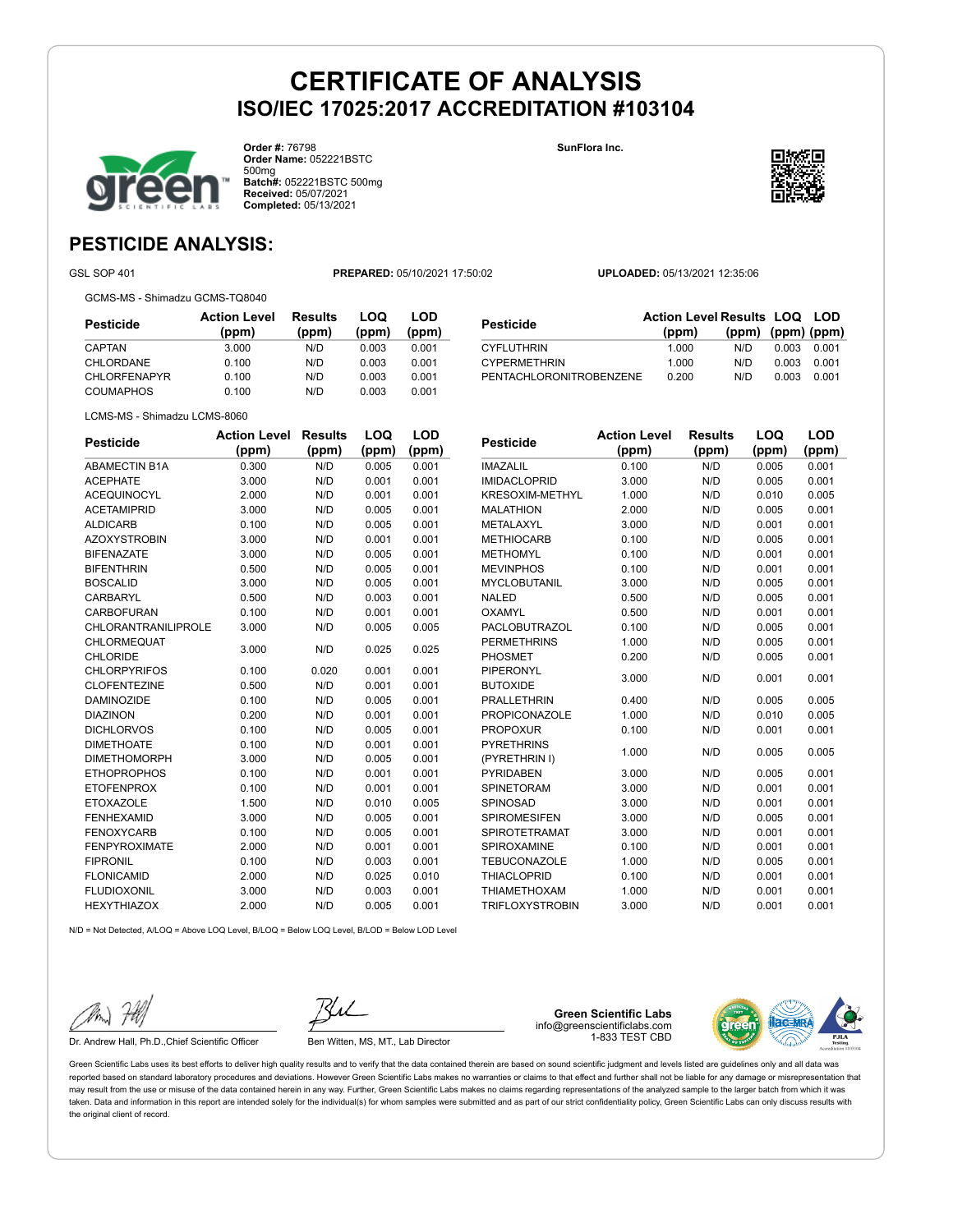

**Order #:** 76798 **Order Name:** 052221BSTC 500mg **Batch#:** 052221BSTC 500mg **Received:** 05/07/2021 **Completed:** 05/13/2021

**SunFlora Inc.**



## **RESIDUAL SOLVENTS:**

Headspace GCMS - Shimadzu GCMS QP2020 with HS20

GSL SOP 405 **Prepared:** 05/10/2021 18:15:27 **Uploaded:** 05/11/2021 10:31:47

| <b>Residual Solvent</b>  | <b>Action Level (ppm)</b> | Results (ppm) | LOQ (ppm) | LOD (ppm) |
|--------------------------|---------------------------|---------------|-----------|-----------|
| 1,1-DICHLOROETHENE       | 8                         | N/D           | 0.63      | 0.63      |
| 1,2- DICHLOROETHANE      | 2                         | N/D           | 0.12      | 0.02      |
| <b>ACETONE</b>           | 5,000                     | N/D           | 140       | 20        |
| <b>ACETONITRILE</b>      | 410                       | N/D           | 25        | 1         |
| <b>BENZENE</b>           |                           | N/D           |           | 0.5       |
| <b>BUTANE</b>            | 5,000                     | N/D           | 50        | 10        |
| <b>CHLOROFORM</b>        |                           | N/D           |           | 0.5       |
| CIS 1,2-DICHLOROETHENE   | 5                         | N/D           | 0.73      | 0.18      |
| <b>ETHANOL</b>           | 5,000                     | <b>B/LOQ</b>  | 140       | 20        |
| ETHYL ACETATE            | 5,000                     | N/D           | 140       | 20        |
| <b>ETHYL ETHER</b>       | 5,000                     | N/D           | 140       | 20        |
| ETHYLENE OXIDE           |                           | N/D           | $\Omega$  | 0         |
| <b>ISOPROPYL ALCOHOL</b> | 5,000                     | N/D           | 140       | 20        |
| <b>METHANOL</b>          | 3,000                     | N/D           | 100       | 20        |
| METHYLENE CHLORIDE       | 125                       | N/D           | 0.15      | 0.15      |
| N-HEPTANE                | 5,000                     | N/D           | 140       | 20        |
| N-HEXANE                 | 290                       | N/D           | 18        | 10        |
| <b>PENTANE</b>           | 5,000                     | N/D           | 140       | 20        |
| <b>PROPANE</b>           | 5,000                     | N/D           | 20        |           |
| <b>TOLUENE</b>           | 890                       | N/D           | 53        |           |
| TRANS 1,2-DICHLOROETHENE | 5                         | N/D           | 0.73      | 0.18      |
| <b>TRICHLOROETHENE</b>   |                           | N/D           |           | 0.5       |
| <b>XYLENES</b>           | 150                       | N/D           | 130       | 20        |

Dr. Andrew Hall, Ph.D., Chief Scientific Officer Ben Witten, MS, MT., Lab Director

**Green Scientific Labs** info@greenscientificlabs.com 1-833 TEST CBD

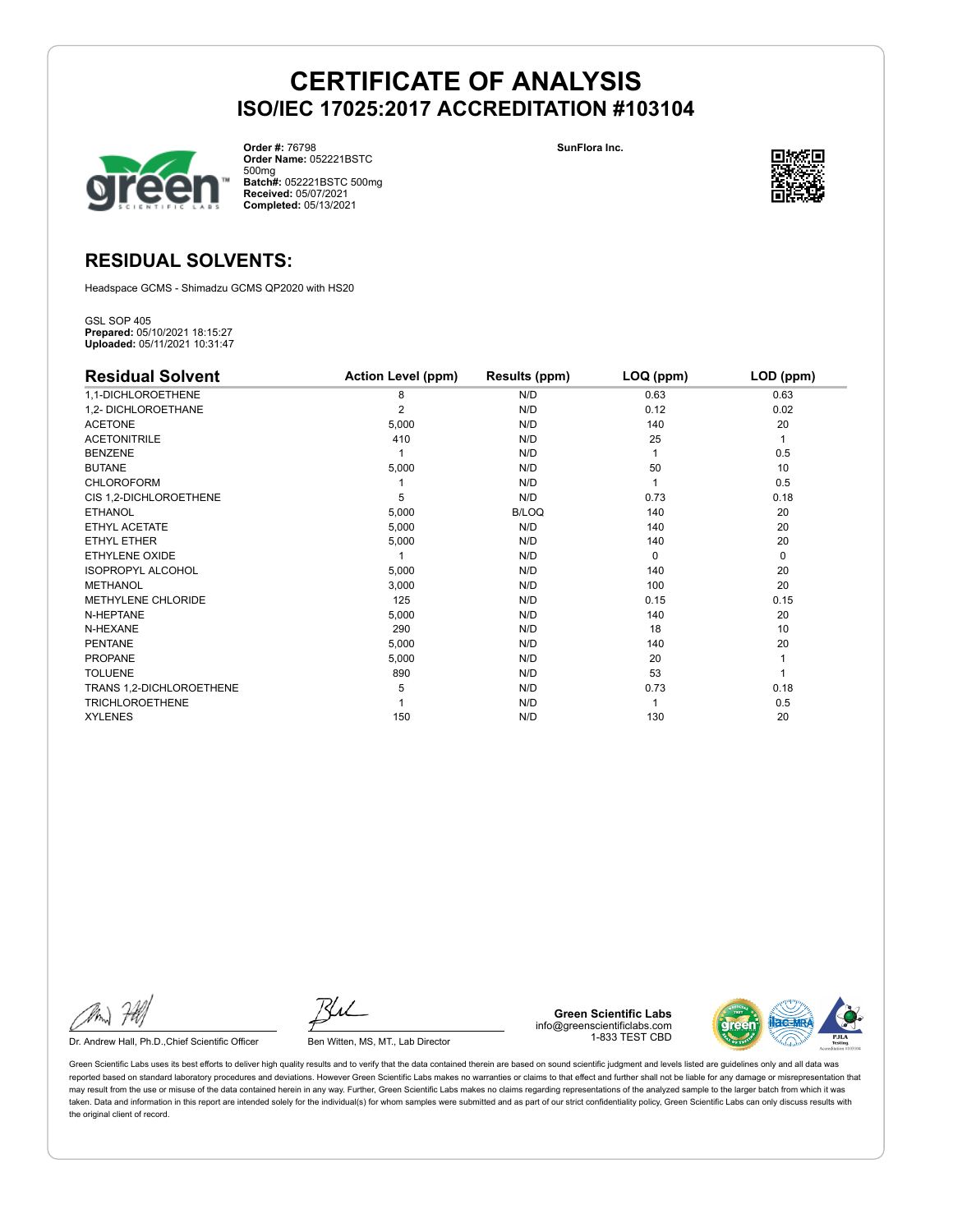

**Order #:** 76798 **Order Name:** 052221BSTC 500mg **Batch#:** 052221BSTC 500mg **Received:** 05/07/2021 **Completed:** 05/13/2021

**SunFlora Inc.**

**Microbial Analysis** GSL SOP 406 **Uploaded:** 05/11/2021 20:53:14



### **Microbial Analysis:**

fa PCR - Agilent AriaMX

## **MICROBIAL ANALYSIS:**

PCR - Agilent AriaMX

| <b>Test</b>            | <b>SOP</b> | <b>Test Method</b> | <b>Device Used</b> | <b>LOD</b>                          | Allowable<br><b>Criteria</b>  | <b>Actual Result Pass/Fail</b> |             |
|------------------------|------------|--------------------|--------------------|-------------------------------------|-------------------------------|--------------------------------|-------------|
| TOTAL YEAST AND MOLD   | 406.01     | USP 61/62+         | <b>ARIAMX PCR</b>  | CFU/G BY<br><b>SAMPLE</b><br>TYPE** | 1.000 CFU/G                   | NOT DETECTED                   | <b>PASS</b> |
| LISTERIA MONOCYTOGENES | 406.01     |                    | <b>ARIAMX PCR</b>  | 2 COPIES OF<br><b>DNA</b>           | PRESENCE/ABSENT NOT DETECTED  |                                | <b>PASS</b> |
| STEC E. COLI*          | 406.01     | USP 61/62+         | <b>ARIAMX PCR</b>  | 1 CFU/G**                           | DETECT/NOT<br><b>DETECTED</b> | NOT DETECTED                   | <b>PASS</b> |
| PATHOGENIC E. COLI     | 406.01     | USP 61/62+         | <b>ARIAMX PCR</b>  | 1 CFU/G**                           | DETECT/NOT<br><b>DETECTED</b> | NOT DETECTED                   | <b>PASS</b> |
| SALMONELLA*            | 406.01     | USP 61/62+         | <b>ARIAMX PCR</b>  | 1 CFU/G**                           | DETECT/NOT<br><b>DETECTED</b> | <b>NOT DETECTED</b>            | <b>PASS</b> |

† USP 61 (enumeration of bacteria TAC, TYM, and ENT/Coliform), USP 62 (identifying specific species E.coli Aspergillus etc) \* STEC and Salmonella run as Multiplex

\*\* CFU/g Calculation based on MIP/Extract matrix

\*\*\* Flavus = 2 Copies of DNA / Fumigatis = 2 Copies of DNA Niger = 20 Copies of DNA / Terrus = 10 copies of DNA

Dr. Andrew Hall, Ph.D., Chief Scientific Officer Ben Witten, MS, MT., Lab Director

**Green Scientific Labs** info@greenscientificlabs.com 1-833 TEST CBD